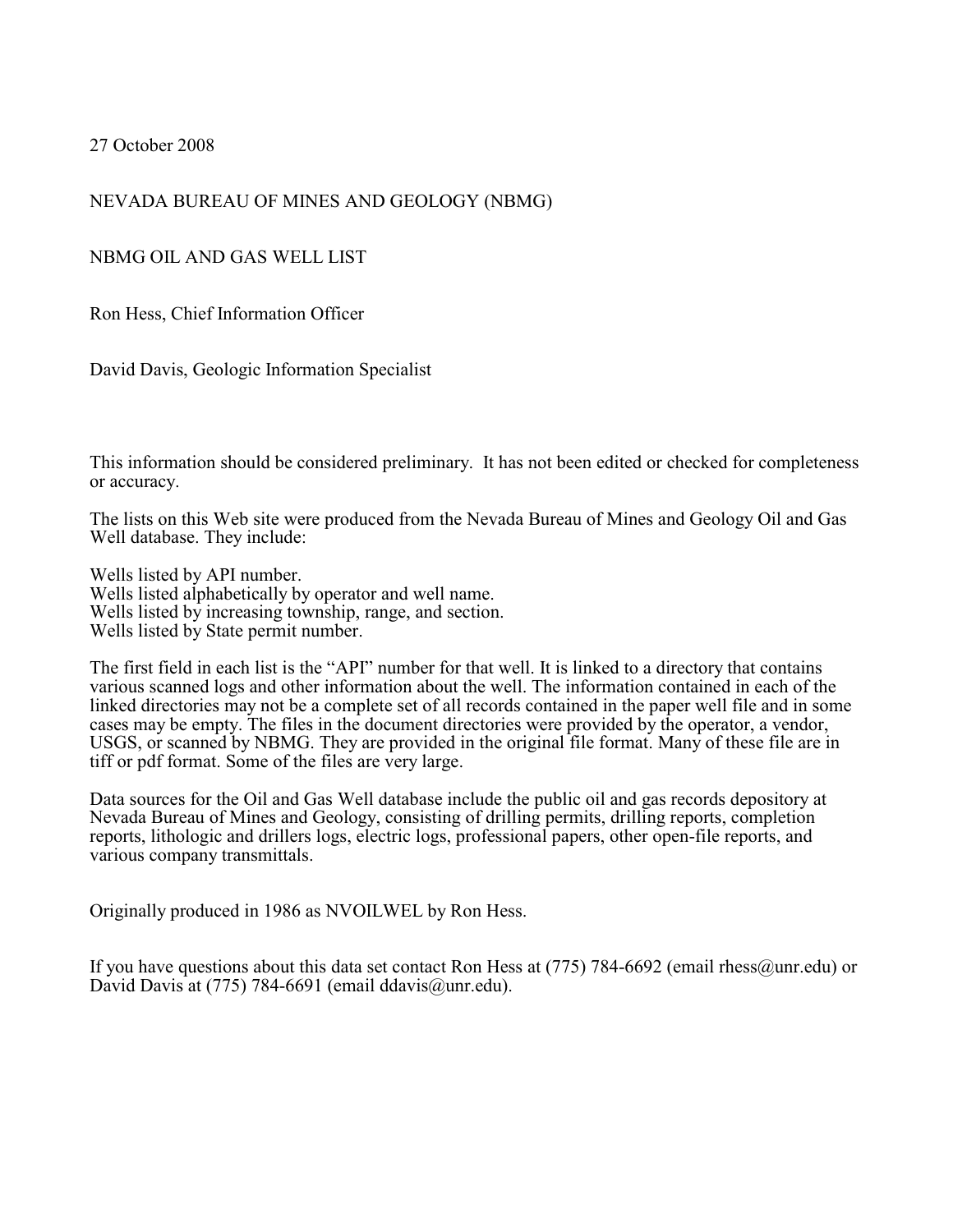### STATUS TESTS

A - Abandoned DST - Drill Stem Test<br>
P & A - Plugged and Abandoned PT - Production Test  $P & A - Plugged$  and Abandoned Conf. - Confidential D & A - Drilled and Abandoned LOGS J & A - Junked and Abandoned

Mes. - Mesozoic DM - Dipmeter<br>
Cen. - Cenozoic ES - Electric Lo Cen. - Cenozoic ES - Electric Log<br>
Camb. - Cambrian IES - Induction El Penn. - Pennsylvanian GR - Gamma R<br>Perm. - Permian LL - Laterolog Perm. - Permian<br>Tri. - Triassic Cret. - Cretaceous<br>Tert. - Tertiary

|              |                |          | SINE - SIUGWAII EUIUSIUY LA |
|--------------|----------------|----------|-----------------------------|
| Lithology    | Formal         | Informal | SP - Spontaneous Potentia   |
|              |                |          | TS - Temperature Survey     |
| Group        | Gp.            | gp.      | CBL - Cement Bond Log       |
| Formation    | Fm.            | fm.      |                             |
| Member       | Mbr.           | mbr.     | <b>REMARKS</b>              |
| Sandstone    | Ss.            | SS.      | ft - feet                   |
| Siltstone    | Sts.           | sts.     | BPM - barrels per minute    |
| Shale        | Sh.            | sh.      | DF - derrick floor          |
| Limestone    | Ls.            | ls.      | KB - kelly brushing         |
| Dolomite     | Dol.           | dol.     | TD - total depth            |
| Conglomerate | Cgl.           | cgl.     | GPM - gallons per minute    |
| Quartzite    | Qtz.           | qtz.     | BWPD - barrels water per    |
| Volcanics    | Volc.<br>volc. |          | MCF - thousand cubic feet   |
| Fanglomerate | Fgl.           | fgl.     | bbls. - barrels             |
|              |                |          |                             |

NBMG - Nevada Bureau of Mines and Geology

BHCS - Bore Hole Comp. Sonic Cal - Caliper CNL - Compensated Neutron Log AGES CN - Compensated Neutron DI - Dual Induction Log Prec. - Precambrian DIL - Dual Induction Laterolog Pal. - Paleozoic **Pal. - Paleozoic Pal. - Paleozoic DLL - Dual Laterolog Mes. - Mesozoic** Camb. - Cambrian IES - Induction Electric Log<br>Ord. - Ordovician IES - Induction Electric Log<br>FDL - Formation Density Lo Ord. - Ordovician FDL - Formation Density Log<br>Sil. - Silurian FDC - Comp. Formation Dens FDC - Comp. Formation Density Dev. - Devonian FIL - Fracture Indication Log<br>
Miss. - Mississippian FIL - Fracture Ident. Log FIL - Fracture Ident. Log<br>GR - Gamma Ray ML - Microlog/Minilog Jur. - Jurassic<br>Cret. - Cretaceous M - Neutron M - Neutron PL - Proximity Quat. - Quaternary PML - Proximity Microlog S - Sonic/Acoustilog FORMATIONS LONGITY LSS - Long Spaced Sonic SNP - Sidewall Porosity Log us Potential re Survey oer minute water per day<br>cubic feet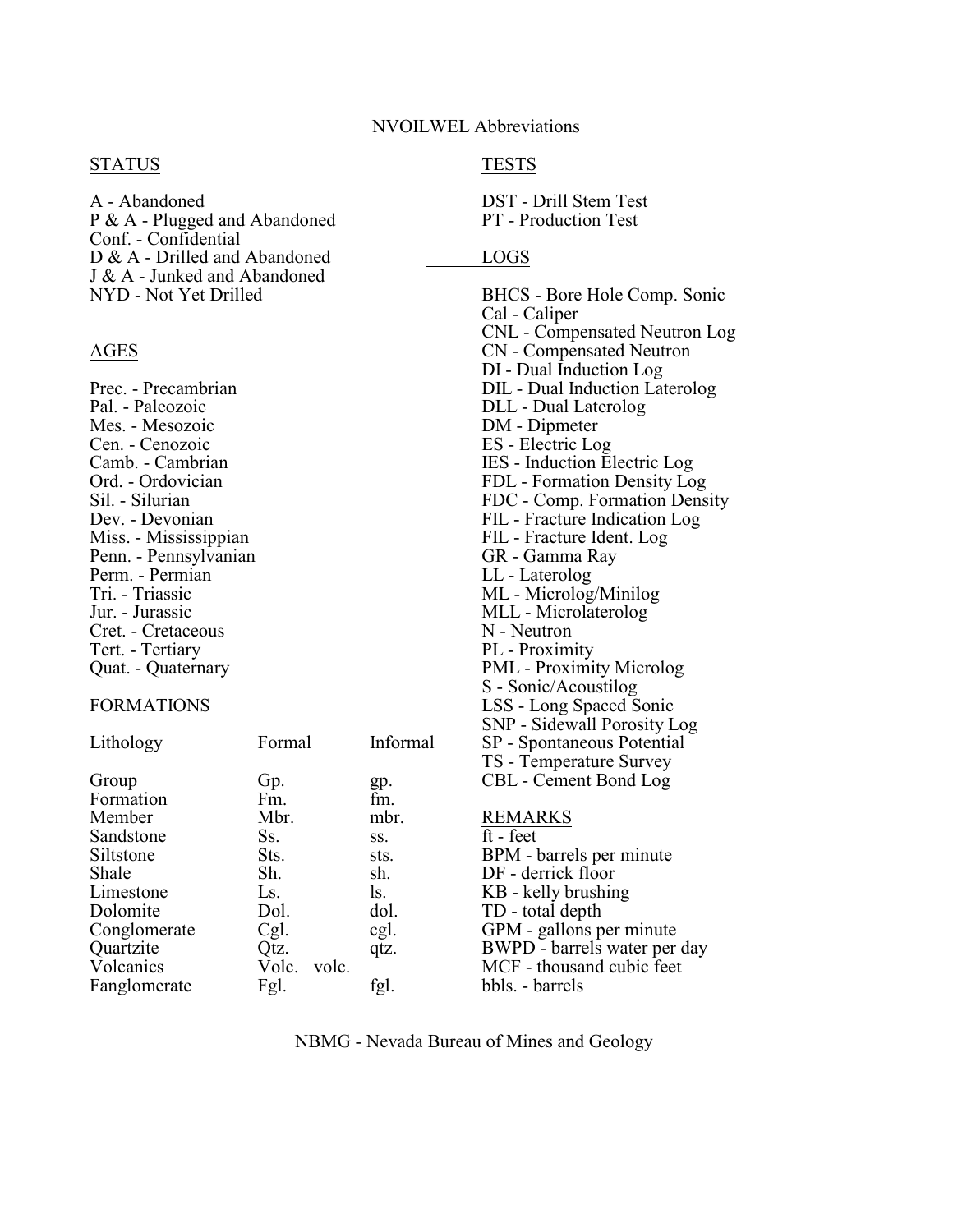# **Association of American Petroleum Geologist**

## **Reno Summer 2011 Project**

# **\*Log Abbreviation Naming Convention**

| $3D - VL$    | 3 Dimensional Velocity Log                         |
|--------------|----------------------------------------------------|
| CAL4         | 4 Caliper With Borehole Volume                     |
| ACBC-GR      | Acoustic Cement Bond- Gamma Ray                    |
| <b>ACBC</b>  | <b>Acoustic Cement Bond Log</b>                    |
| <b>AFC</b>   | <b>Acoustic Frac Log</b>                           |
| AFCA         | Acoustic Frac Log with Compensated Amplitudes      |
| <b>AVL</b>   | <b>Acoustic Velocity</b>                           |
| AMP          | Amplitude                                          |
| AI           | Array Induction                                    |
| AII- GR      | Array Induction Imager- Gamma Ray                  |
| All          | <b>Array Induction Log</b>                         |
| AISF- EL     | Array Induction Shallow Focused Electric Log       |
| <b>ASC</b>   | <b>Array Sonic Log</b>                             |
| AS-MC        | Array Sonic Log- Mechanical Caliper Log- Gamma Ray |
| AP           | Arrow plot                                         |
| <b>BHCAF</b> | <b>BHC Acoustic Fraclog</b>                        |
| <b>BHCA</b>  | Borehole Compensated Acount Log                    |
| <b>BHCS</b>  | <b>Borehole Compensated Sonic</b>                  |
| <b>BCSL</b>  | Borehole Compensated Sonic Log                     |
| <b>BHDP</b>  | <b>Borehole Deviation Plot</b>                     |
| <b>BDP</b>   | <b>Borehole Deviation Plot</b>                     |
| <b>BGL</b>   | <b>Borehole Feometry Log</b>                       |
| BHP          | Borehole Profile Log                               |
| <b>BDD</b>   | <b>Bulk Density</b>                                |
| Cal          | Caliper                                            |
| COO          | Carbon/ Oxygen Overlay                             |
| <b>CCL</b>   | Casing Collar Log                                  |
| CBL          | <b>Cement Bond Log</b>                             |
| <b>CEL</b>   | <b>Cement Evaluation Logs</b>                      |
| <b>CMR</b>   | <b>Combined Magnetic Resonance</b>                 |
| <b>CIDL</b>  | <b>Compensaed Formation Density Logs</b>           |
| CD           | <b>Compensated Density</b>                         |
| CD-CN        | <b>Compensated Density- Compensated Neutron</b>    |
| <b>CDN</b>   | <b>Compensated Density Neutron</b>                 |
| <b>FDC</b>   | <b>Compensated Formation Density</b>               |
| <b>CFC</b>   | <b>Compensated Fracture Log</b>                    |
| CN           | <b>Compensated Neutron</b>                         |
| <b>CNC</b>   | <b>Compensated Neutron Caliper</b>                 |
| <b>CNFD</b>  | <b>Compensated Neutron Formation Density</b>       |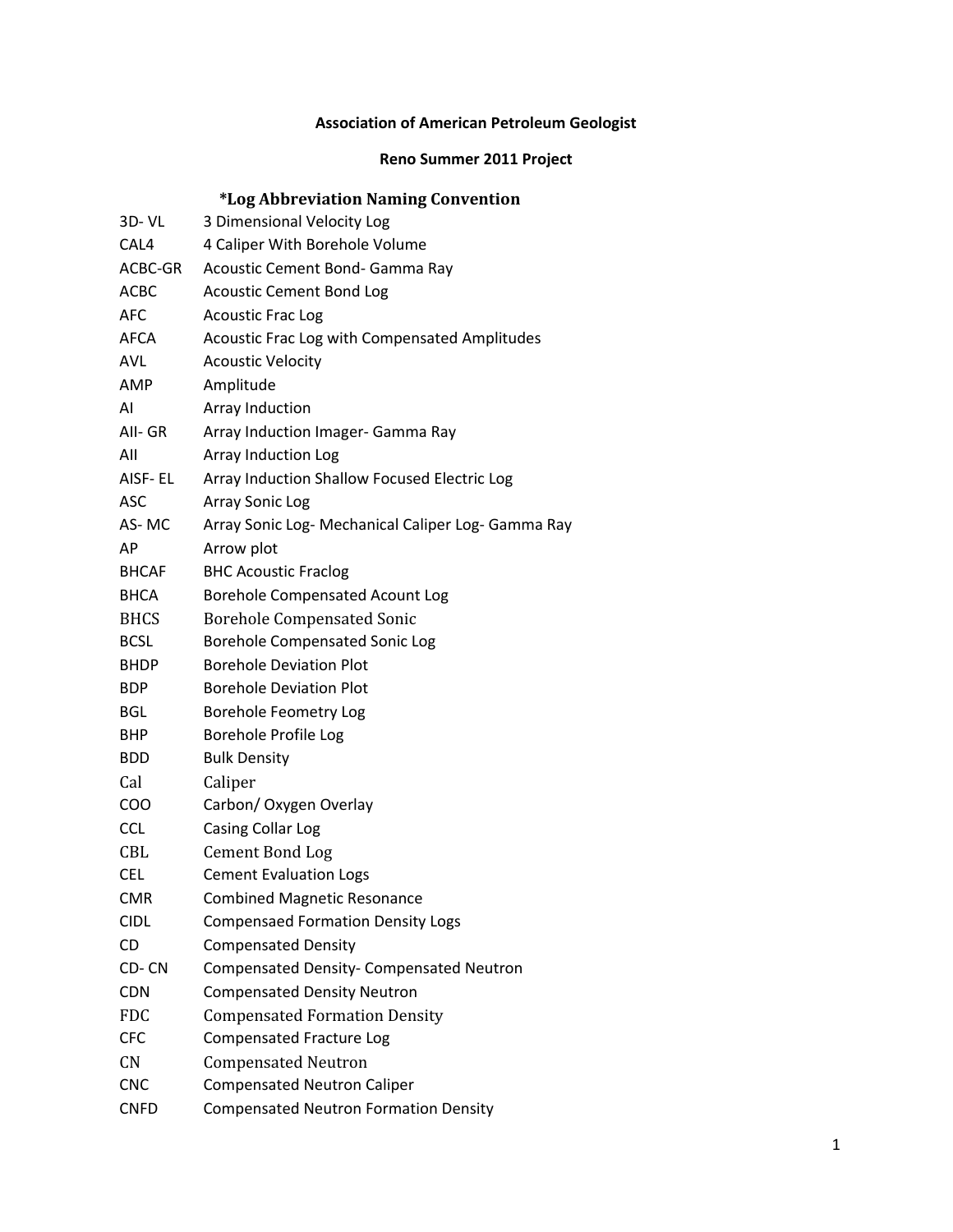| <b>CNLD</b>    | Compensated Neutron Lithodensity                    |
|----------------|-----------------------------------------------------|
| <b>CNL</b>     | <b>Compensated Neutron Log</b>                      |
| CPD-           |                                                     |
| <b>CDN</b>     | Compensated Photo Density- Compensated Dual Neutron |
| <b>CSL</b>     | <b>Compensated Sonic Log</b>                        |
| CSV            | <b>Compensated Sonic Velocity</b>                   |
| Comlith        | <b>Complex Lithology Analysis</b>                   |
| <b>CRA</b>     | <b>Complex Reservoir Analysis</b>                   |
| <b>CDL</b>     | <b>Computer Display</b>                             |
| <b>CFI</b>     | <b>Computer Fracture Identification</b>             |
| <b>COM</b>     | <b>Computer Programed Log</b>                       |
| Com/Pro        | Computer-Processed Log                              |
| <b>COL</b>     | <b>CORRELATION LOG</b>                              |
| С              | Cyberdip                                            |
| <b>CL</b>      | Cyperlook                                           |
| DT             | Delta T                                             |
| DN             | <b>Densitlog Nuetron</b>                            |
| D              | Density                                             |
| <b>DNL</b>     | Density Log                                         |
| DN-DS          | Density Neutron/ Dipole Sonic                       |
| <b>DDL</b>     | Depth determination Log                             |
| <b>DVS</b>     | <b>DEVIATION SURVEY</b>                             |
| <b>DTT</b>     | <b>Differntial Temperature</b>                      |
| <b>DAGR</b>    | Digital Acoustic Gamma Ray Log                      |
| <b>DAA</b>     | Digital Array Acoustic                              |
| DS-DT          | Digital Sonic- Dual T                               |
| <b>DSL</b>     | Digital Sonic Log                                   |
| <b>DSSL</b>    | Digital Sonic STC log                               |
| <b>DST</b>     | Digital Sonic Tool                                  |
| <b>DSL-VDC</b> | Digital Sonic- VDC Log                              |
| DSL-WF         | Digital Sonic-WF Log                                |
| <b>DW</b>      | Digitized Waveform                                  |
| DP             | Diplog                                              |
| DM             | Dipmeter                                            |
| <b>DMSP</b>    | Dipmeter Shiva Processing                           |
| <b>DMCal</b>   | Dipmeter Caliper Log                                |
| <b>DMCOM</b>   | Dipmeter Computer                                   |
| <b>DMDS</b>    | <b>Dipmeter Directional Survey</b>                  |
| <b>DMML</b>    | Dipmeter Moniter Log                                |
| <b>DMSC</b>    | Dipmeter Shiva Computation                          |
| <b>DMS</b>     | Dipmeter Survey                                     |
| DL             | <b>DIrectional Log</b>                              |
| <b>DIR</b>     | <b>Directional Survey</b>                           |
|                |                                                     |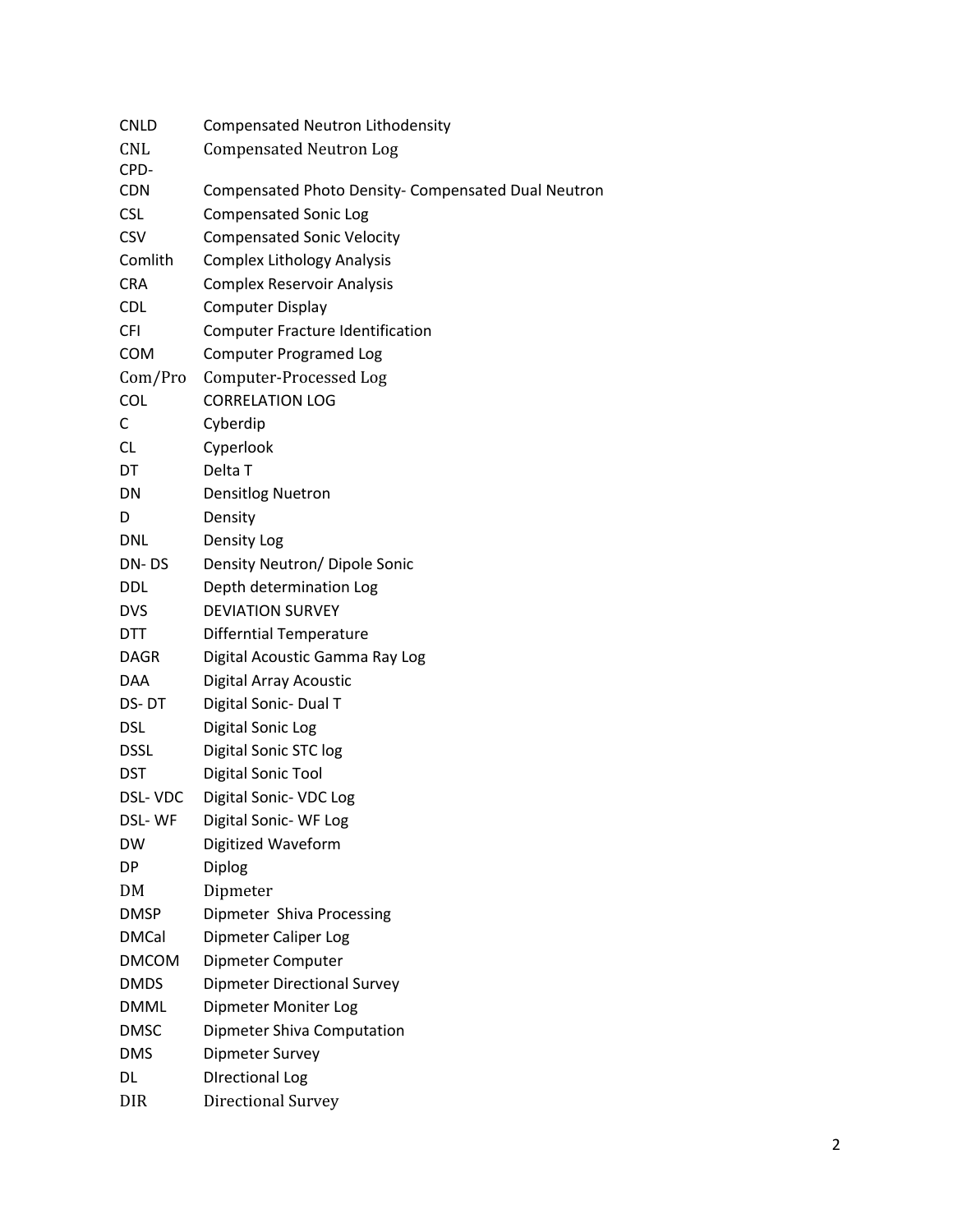| <b>STT</b>   | Dottenential                                |
|--------------|---------------------------------------------|
| <b>DSP</b>   | Drift Survey Plot                           |
| <b>DTL</b>   | <b>Drilling Time Log</b>                    |
| DD-GR        | Dual Dielectric- Gamma Ray                  |
| <b>DDM</b>   | <b>Dual Dipmeter</b>                        |
| <b>DDM</b>   | Dual Dipmeter Log                           |
| <b>DDM</b>   | Dual Dipmeter Log                           |
| <b>DIFL</b>  | Dual Induction Focus Log                    |
| <b>DIG</b>   | <b>Dual Induction Guard</b>                 |
| <b>DIL</b>   | <b>Dual Induction Laterolog</b>             |
| DI           | Dual Induction Log                          |
| <b>DISG</b>  | <b>Dual Induction Short Guard</b>           |
| <b>DLL</b>   | Dual Laterolog                              |
| <b>DSTND</b> | DUAL SPACING THERMAL NEUTRON DECAY TIME     |
| <b>EDM</b>   | Electode Dipmeter                           |
| EL           | <b>Electric Log</b>                         |
| ES           | Electric Log                                |
| EMI-BHB      | ELECTRIC MICRO IMAGER BORHOLE BREAKOUT PLOT |
| EP           | <b>Electro Magmetic Propagation</b>         |
| <b>EMP</b>   | Electro Magnetic Image Plots                |
| EM-ISP       | Electro Magnetic Imager Shiva Plots         |
| EP           | Electromagnetic Propagation                 |
| <b>EPL</b>   | <b>ENGINEERED PRODUCTION LOG</b>            |
| ΕI           | <b>ENHANSED IMAGE</b>                       |
| ECS          | <b>Environmental Capture Spectroscopy</b>   |
| FA           | <b>Field Analysis</b>                       |
| <b>FDL</b>   | <b>Formation Density Log</b>                |
| <b>FMI</b>   | <b>Formation Micro Imager</b>               |
| <b>FMS</b>   | <b>Formation Micro Scanner</b>              |
| FT           | <b>Formation Tester</b>                     |
| FT           | <b>Formation tester</b>                     |
| DP4          | Four Arm Diplog                             |
| DM4          | Four Arm High Resolution Continuous DM      |
| FL.          | Fraclog                                     |
| <b>FRA</b>   | <b>Fracture Analysis</b>                    |
| <b>FDL</b>   | <b>Fracture Detection Log</b>               |
| <b>FFA</b>   | <b>FRACTURE FREQUENY ANALYSIS</b>           |
| <b>FIL</b>   | Fracture Identification/Indication Log      |
| FP           | Fracture Profile Log                        |
| <b>FNSL</b>  | Full                                        |
| <b>FNAL</b>  | <b>Full Name Acoustic Log</b>               |
| <b>FWAL</b>  | Full wave Acoustic Log                      |
| <b>FWS</b>   | Full Wave Sonic Log                         |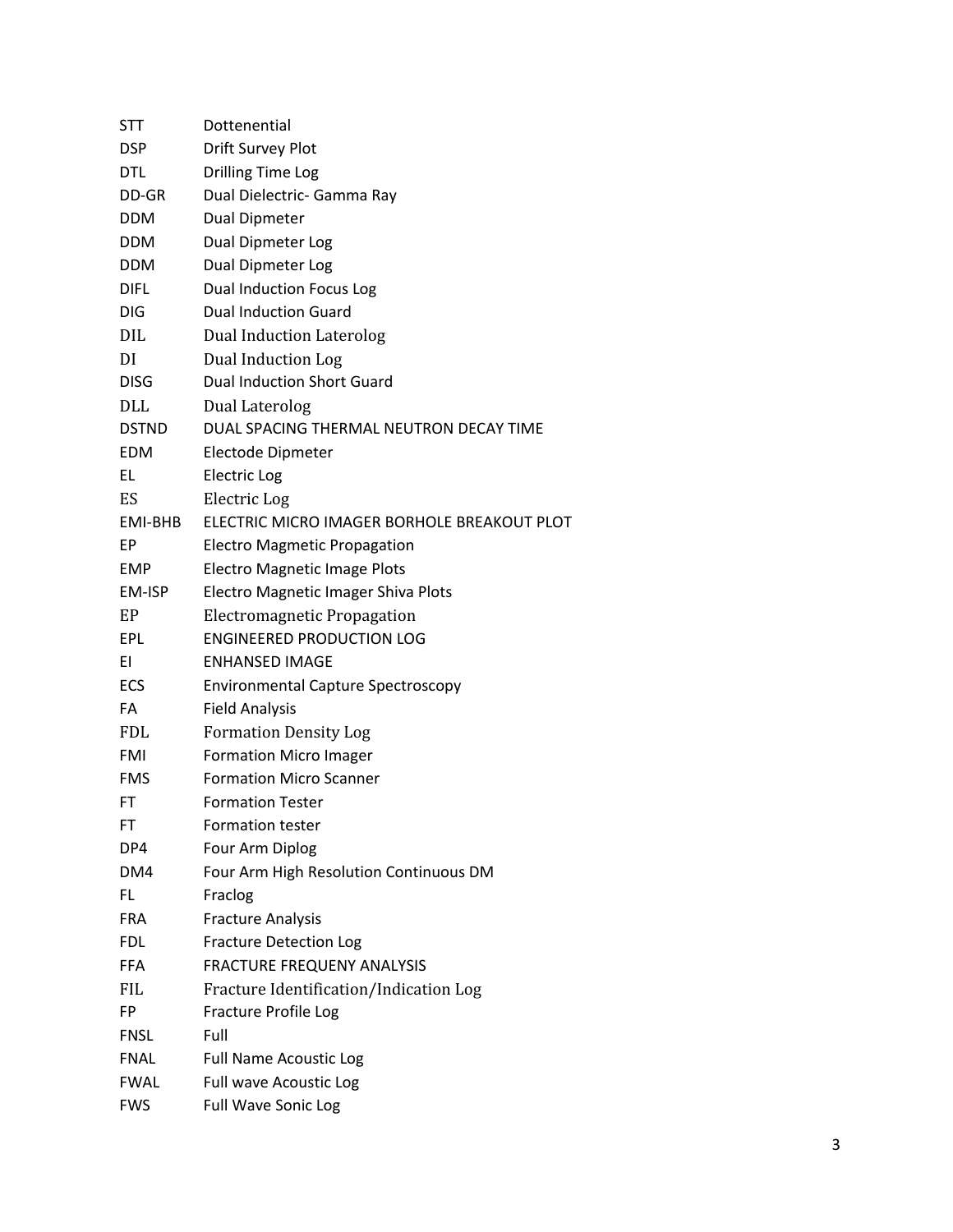| <b>FWW</b>    | Full Wave Waveform Log                   |
|---------------|------------------------------------------|
| <b>FLMI</b>   | <b>Fullbore Micro Imager</b>             |
| <b>GORL</b>   | G oil Reserve Log                        |
| GR            | Gamma Ray                                |
| GR-N          | Gamma Ray Neutron                        |
| GR-N          | Gamma Ray Neutron                        |
| GRSL          | Gamma Ray Spectrometry Log               |
| <b>GEOR</b>   | Geologist Report                         |
| <b>GSL</b>    | <b>Geologist Strip Log</b>               |
| <b>HEXDIP</b> | <b>HEXDIP</b>                            |
| HRI           | <b>HIGH RESOLUTION INDUCTION</b>         |
| HNGR          | Hostile Natural Gamma Ray                |
| HD            | <b>Hydrocarbon Detection</b>             |
| ID            | Induction                                |
| I-SFL         | Induction SFL                            |
| <b>IES</b>    | <b>Induction Electric Log</b>            |
| LACA          | <b>LAC Analysis</b>                      |
| <b>LSL</b>    | Laser Log                                |
| LL            | Laterolog                                |
| <b>LITH</b>   | Lithology Log                            |
| LS-BHCS       | Long Spaced - Borehole Compensated Sonic |
| LSA           | Long Spaced Acoustilog                   |
| <b>LSS</b>    | Long Spaced Sonic                        |
| LSS-WL        | Long Spaced Sonic-Waveform Log           |
| <b>MRIL</b>   | Magnetic resonance imaging log           |
| MSD           | Mean Square Dip                          |
| <b>MSCT</b>   | <b>Mechanic Sidewall Coping Tool</b>     |
| <b>MEL</b>    | <b>MICRO ELECTRIC LOG</b>                |
| <b>MVM</b>    | Micro Inverse vs Micro Normal            |
| MRL           | Micro Restivity Log                      |
| MSL           | Micro Seismogram Log                     |
| MLL           | Microlaterolog                           |
| ML            | Microlog/Minilog                         |
| <b>MRIL</b>   | <b>MIRL Analysis</b>                     |
| ML            | Monitor Log                              |
| NGSL          | Natural Gamma Spectrometry Log           |
| N             | Neutron                                  |
| <b>NDP</b>    | <b>Neutron Density Porosity Log</b>      |
| NOL           | Neutron Porosity Log                     |
| ΝL            | <b>Nuclear Log</b>                       |
| AVD           | Open hole Amplitude Variable Density Log |
| PL            | Perforating Log                          |
| <b>PDC</b>    | Performance Depth Control                |
|               |                                          |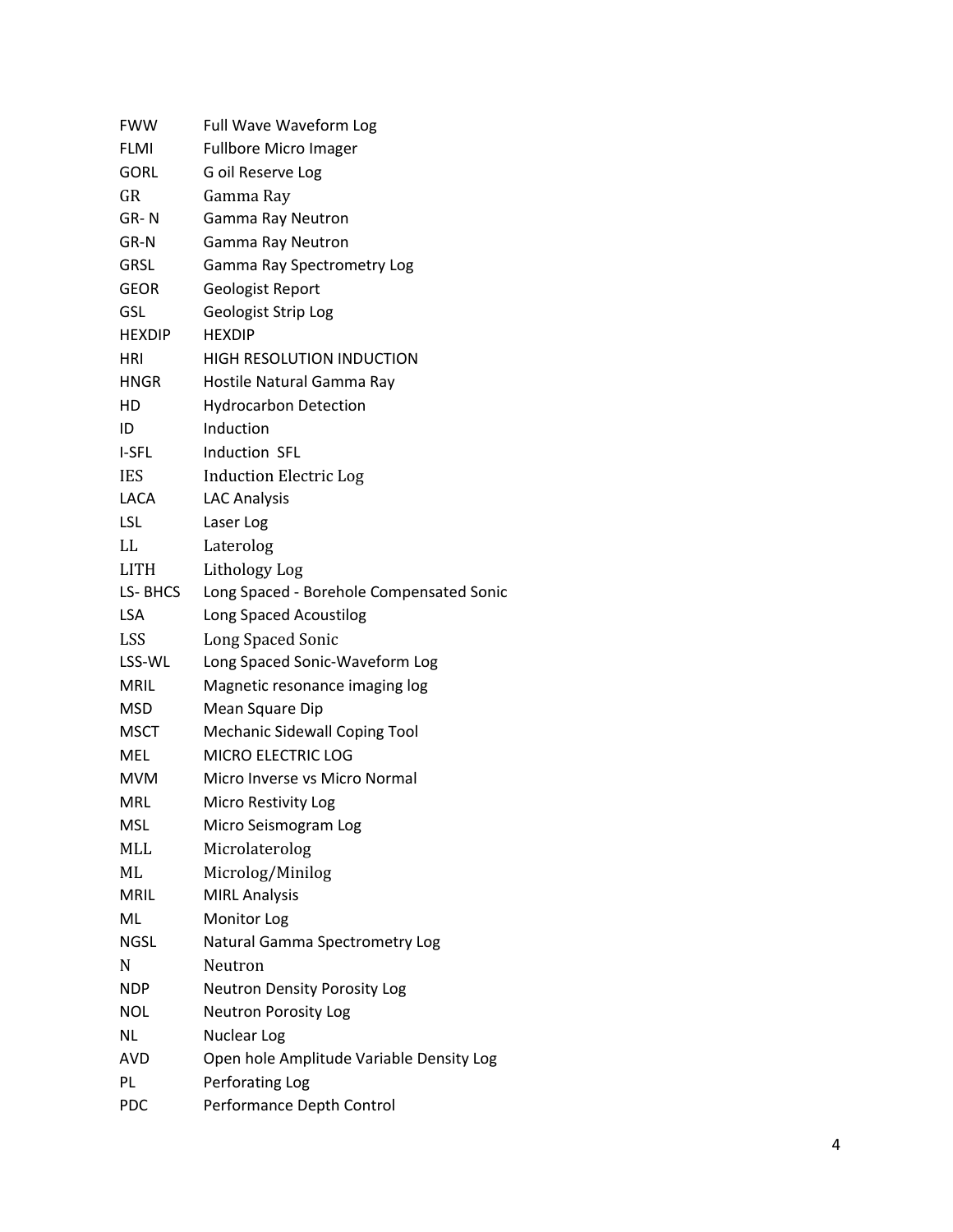| PI              | <b>Phasor Induction</b>                          |
|-----------------|--------------------------------------------------|
| PE              | <b>Platform Express</b>                          |
| PEML            | Platform Express Micrology- Gamma Ray            |
| P               | Porosity                                         |
| PD              | Prodip                                           |
| <b>PROL</b>     | <b>Production Log</b>                            |
| PL              | <b>Proximity Log</b>                             |
| PML             | <b>Proximity Microlog</b>                        |
| QLL             | Quadralateral Lithology Log                      |
| QCL             | <b>QUICKLOOK COMPOSITE LOG</b>                   |
| <b>RTL</b>      | Radio actice Tracer Log                          |
| RL              | Radioactivity Log                                |
| SG              | <b>Section Gauge</b>                             |
| SS              | Seismic Spectrum                                 |
| SHDT            | Shdt Dual Dipmeter Lop                           |
| SC              | <b>Shiva Computation</b>                         |
| <b>SNP</b>      | <b>Sidewall Neutron Porosity Log</b>             |
| DM6- C          | Six Arm Dipmeter Caliper Log                     |
| DM <sub>6</sub> | Six Electrode Dipmeter                           |
| DM6-OP          | Six Electrode Dipmeter- Orator Plot              |
| DMG-RD          | Six Electrode Dipmeter- Raw Data                 |
| <b>SSDM</b>     | Solid State Dipmeter                             |
| SW              | Sonic Waveform                                   |
| S               | Sonic/Acoustilog                                 |
| SDL             | <b>Spectral Density Log</b>                      |
| S-GR            | Spectral Gamma Ray                               |
| S-GR            | Spectral Gamma Ray                               |
| <b>SLD</b>      | Spectral Lithodensity                            |
| SL              | Spectralog                                       |
| SА              | <b>Spectralog Analysis</b>                       |
| $S-T-P-G$       | Spinner-Temp-Pressure-Gradio                     |
| SP              | Spontaneous Potential                            |
| SDM             | Stratigraphic Dipmeter                           |
| SDDM            | Stratigraphic Dual Dipmeter                      |
| TL              | Temperature Log                                  |
| <b>TPS</b>      | Temperature Pressure Survey                      |
| TS              | <b>Temperature Survey</b>                        |
| TT              | <b>Temperature Tool</b>                          |
| TD              | <b>Thermal Decay</b>                             |
| <b>TDLCN</b>    | Three Detector Litho-Density                     |
| TDLON           | Three Detector Litho-Density Compensated Neutron |
| <b>TPLCN</b>    | Three Ditector Lithodensity Compensateed Neutron |
| TRL             | <b>Tracer Log</b>                                |